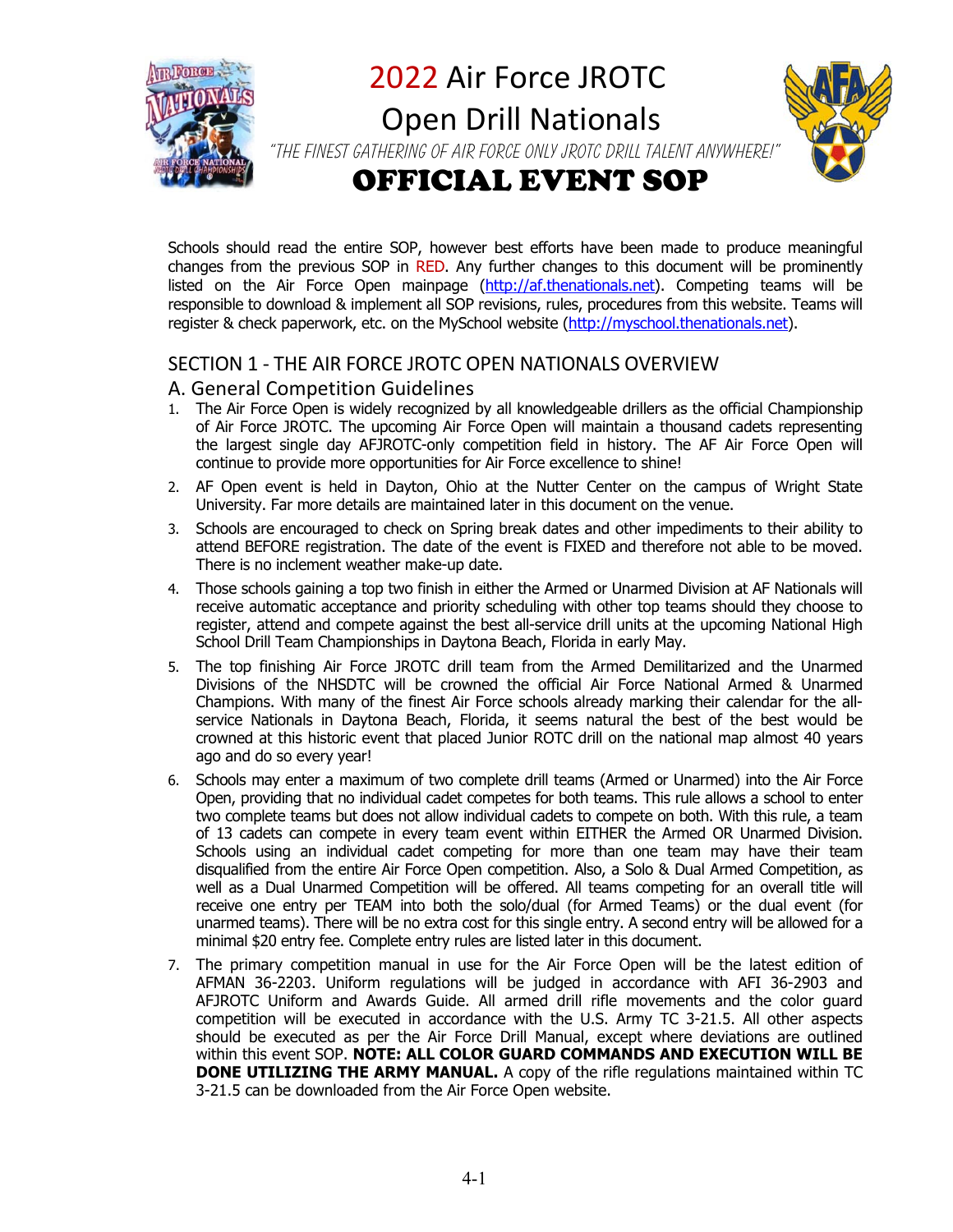- 8. Schools are encouraged to remember many of the manuals listed above were never written to judge a military drill competition where the idea is to find the "best of the best"! Therefore, two items should be known: 1) many events have been modified and/or made more stringent than the largely loose guideline written for many actions within these manuals and 2) scoring in all events come down to two basic components – adherence to the military manual and precision movements. Those schools that deliver excellence in BOTH areas will gain the top scores. Also remember you are PERFORMING! Don't RUSH through your performance in basic events – it tends to lower your scores. Friendly tip from the event manager of 30+ years experience!
- 9. No Commander's Call will be utilized for this event. Instead, start times and all event information is posted on the event website in advance. Accepted Air Force Open schools must download, complete and submit these items, as well as input needed team information on-line. SNI does send an email for any major changes, however schools should check the website weekly closer to the event to ensure they have the latest materials.
- 10. On site, schools will check in at the Event Registration Desk that morning on arrival. At this time, each school will receive a complete event schedule book, as well as the t-shirts, medallions, and team photo paperwork. **It also allows SNI to know your school has arrived at the event**. Event Registration is the first thing you must do upon your arrival at the complex. No assigned seating is in effect so schools may sit anywhere in the arena they choose.
- 11. Due to the high ceilings and ceremonial nature of the Nationals, OUTDOOR REGULATIONS are in effect during all facets of the event. Covers will be worn and salutes will be rendered while performing or receiving trophies.
- 12. As the Event Director for the Air Force Open, Sports Network International (SNI) maintains sole judgment pertaining to the actual competition. All decisions or judgment calls made by SNI regarding rules, procedures or other matters necessary to hosting the event are final with no protests entertained. If you have a question regarding any facet of the Air Force Open, look through this SOP to answer your questions. In most cases, the answer is here. If you don't find the answer, please call or email SNI in advance of the event. Don't wait to ask your questions the days just prior or worse, on-site at the competition.
- 13. Schools looking to review top JROTC drill & ceremony programs are welcomed to review the nearly 1,000 videos on the Nationals Video Library (http://thenationalsvideolibrary.uscreen.io/). All schools receive a short free trial as well as a deeply discounted annual subscription price.
- 14. SNI maintains no written contract with the USAF regarding the hosting of the Air Force Open. While AFJROTC HQ is aware of the event and provides limited logistical and some small financial support, all schools should know that currently no formal link between the USAF and the Air Force Open event exists. Any terms, logos or other identifying info pertaining to anything is descriptive of the AF competitors ONLY and is not a show of any formal link at this time.
- B. Package Plan, Deadlines, & Refund Policy
- 1. **All participating cadets at the Air Force Open MUST participate in the event through the Team Package Plan**. Through this plan, we are able to pay the costs associated with an event of this nature. In organizing your attendance at the Air Force Open, remember that all participating cadets are required to pay the \$20.00 Team Package Fee. This fee has remained unchanged now for over 15 years. Instructors and other non-competing cadets in your program CAN receive this package if they CHOOSE to do so (it is not required).
- 2. All schools will apply for event entry on-line via the MySchool website. On this site, teams will register, pay all fees (or mail fees to SNI), as well as submit required event paperwork. Use of this site will make your trip organized.
- 3. All high school Air Force units are eligible to enter the event!
- 4. Schools planning to attend from great distances should register early to gain guaranteed acceptance to begin preparation. Once your school has been accepted into the Air Force Open, School Registration Fees are completely nonrefundable. Also, schools that do not submit the required paperwork and/or the Team Package Fees on–time may be removed from the event with no refund or recourse provided.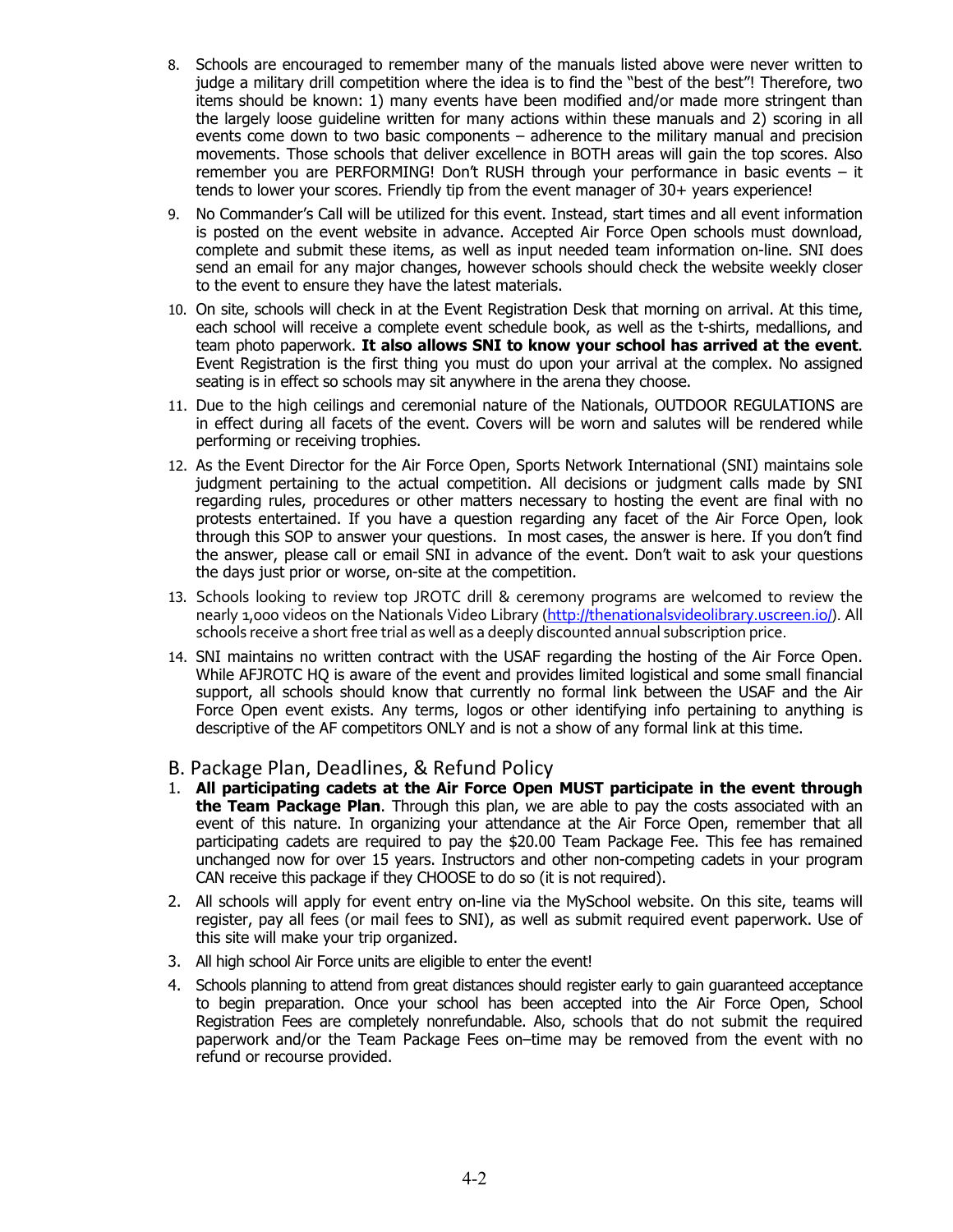- 5. MOST IMPORTANT!: After submitting the School Registration Fee and Team Package Fees, these monies are TOTALLY NON-REFUNDABLE. SNI must pay for the many items involved within the cadet fees (shirts, medallions, advanced photography items, numerous competition related items). If it is necessary to cancel or "drop" anyone who has paid these costs, the school should find someone else to substitute as they cannot be "dropped". The school will pay for & receive all of the package materials they initially requested. You are responsible for the total number of packages you have requested (including changes called in by telephone.)
- 6. To ADD any individuals to your paperwork after you have sent in the paperwork and money, this can be done yourself on your MySchool website until just weeks before the event. At this time, changes are locked out and a telephone call is the best method to assist. DO NOT fax, email or land mail revised participant lists or other changes. Depending on the balance you owe for these individuals, SNI will either have you send a supplemental payment or pay the balance upon arrival. You should always verify any changes by checking your MY SCHOOL website.

# **Important Refund Exception Notes!**

*SNI understands that a blanket refund policy may appear inflexible. Understand however that tens of thousands of dollars in non-refundable, up-front payments are made by SNI each year to ensure every team coming to the event has a fantastic, well-planned, firstclass competition. Teams or individuals deciding not to attend, albeit for valid reasons, would make hosting this event impossible to accomplish. It is our belief that a trip to the Air Force Open is just as safe as spending the weekend at your home city. Because of that, SNI will refund only the school registration fee should world affairs ban all school travel (and therefore your attendance) PRIOR to the Team Package Fee deadline. IF FOR ANY REASON the event is cancelled by SNI, SNI will ship at our expense all pre-paid event shirts and medallions to your unit. Understand that SNI will not put cadets or anyone else at risk through attending the AF Open. Thank you for your understanding on this complex matter.* 

## C. Drill Rifle Requirements & Regs ‐ Armed Teams & Color Guards

- 1. As detailed in this SOP, Color Guard will be performed using the more stringent Army regulations outlined within Army TC 3-21.5. Within Regulation drill, all RIFLE MOVEMENTS should be executed in accordance with the Army TC 3-21.5. All other items in marching & movements should be executed as per Air Force Regulations & Training. Event judges have been fully briefed to expect Parade Rest with the "off-hand" in the Air Force manner at the tail bone (however, teams will not be penalized for execution in accordance with the Army manual). Additionally, armed AF regulation drill should be executed with the AIR FORCE METHOD of executing COLUMN MOVEMENTS (dual pivot vs. Army single pivot). Again, ONLY the RIFLE MOVEMENT ITSELF is expected to be done as per the Army regs. It is the strong belief of SNI that the writers of the AF regulations DID NOT MEAN for cadets to re-learn an entire new manual of marching and movements and start using a 30" step just because they picked-up a rifle! Judges have PLENTY of other items to chew on for judging all of these movements so no worries!
- 2. Teams may utilize any rifle **regardless of weight** (either demilitarized or facsimile). In either case, the drill rifle must: a) be rendered unfireable by either leading the barrel or removing/maintaining no firing pin, AND b) maintain an adjustable sling. Judges will be STRONGLY instructed they should score EVERY routine granting full points for all movements regardless of weapon weight, however understand judges will fully understand the degree of difficulty present in moving a full weight weapon versus a light facsimile.
- 3. Teams are permitted to strap their slings to the stock of their drill rifles ONLY during the Exhibition portion of the competition. Teams **MAY** apply decorative tape or other foreign materials to their drill rifles during all facets of the event and not just for valid cause (repair, etc.). Teams MAY NOT however remove their drill rifle slings during any event at the Air Force Open – it is considered a part of a regulation rifle and cannot be removed. Again, should any drill rifle not meet the above criteria, a subjective penalty will be imposed for using illegal drill rifle(s).
- 4. Although all team members must compete with the same style drill rifle during each particular event, teams are allowed to use different sets of drill rifles for different team events (i.e. one set for Exhibition and another for Regulation).
- 5. The definition of a "dropped" drill rifle is when a drill rifle unintentionally leaves the control of a cadet and strikes the drill surface. With this definition, little judgment should be in play. Judges will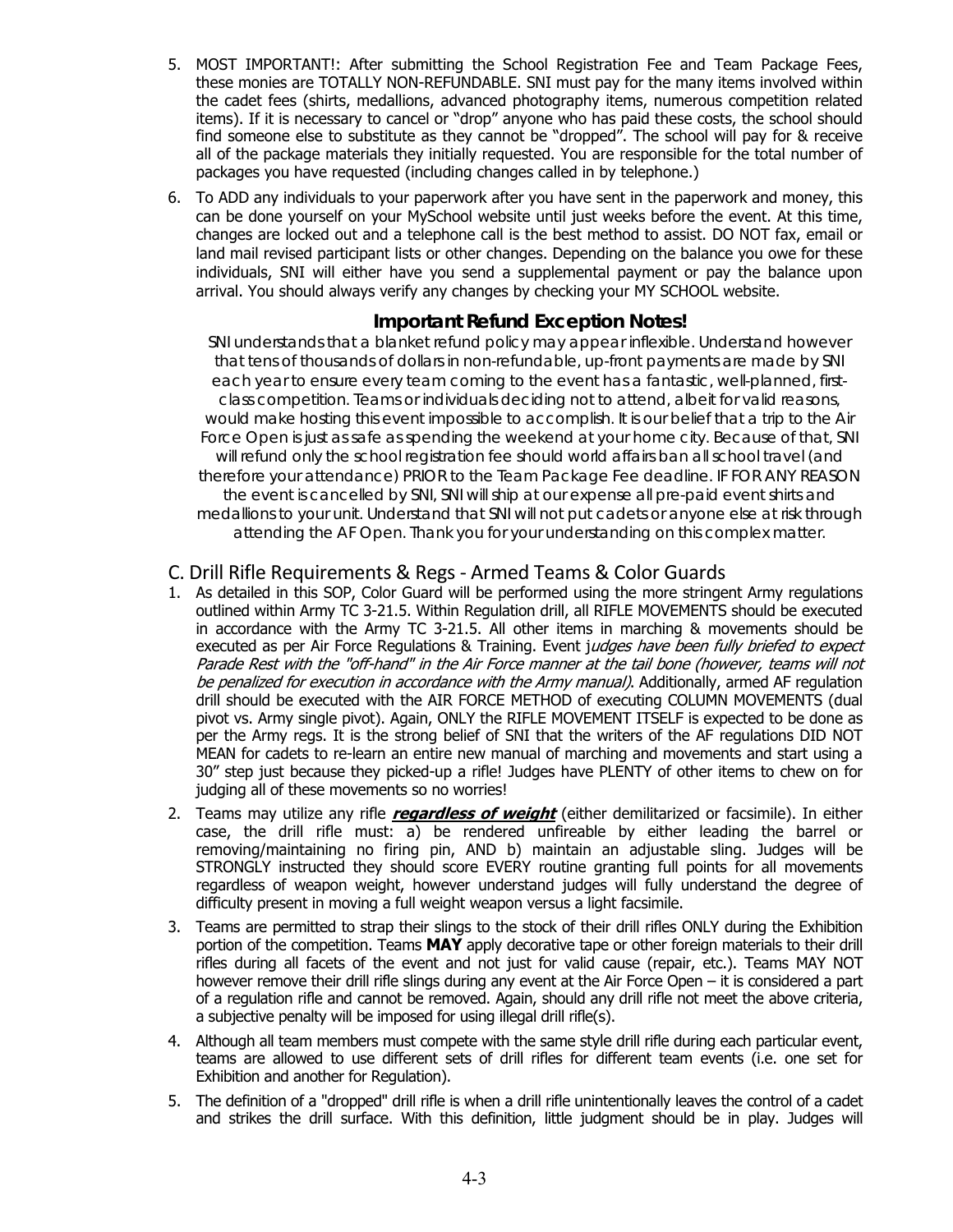certainly reduce scores for bobbles and other poor rifle control as well. No other element of the Armed competition is more stressed than drill rifle control.

- 6. Some teams may have drill rifle bolts that are either mechanically unsound or are welded shut. Judges will expect these units to go through the physical hand movements to open the bolt when going to Inspection Arms to display to the judge that you know how the movement should be done. If asked by a judge why you didn't physically open/close the bolt, explain whatever the reason is (as this would be a logical question for the judge to ask).
- 7. **POINT OF EMPHASIS, at no time may any drill rifle be struck on the marching surface by the BARREL!** This can cause severe floor damage and poses a greater chance of damage to the rifle as they are not constructed to absorb this blow. Judges generally do not LIKE IT, and therefore teams should NOT execute it. A subjective deduction can be maintained by the judges and/or the Competition Director if it is witnessed.

#### D. Cadet Commander Regulations

- 1. Armed Division cadet commanders MUST either carry a rifle, saber or sword during ALL team events at the Air Force Open. All other cadets must carry a rifle. No other drill rifles (i.e. demil handguns, etc.) are allowed. In the Unarmed Division, cadet commanders MAY, if they wish, carry a saber or sword. No other cadet may carry any drill rifle of any type (except the rifle bearers during color guard competition). In basic eve
- 2. It is not permitted for a saber/sword to leave a commander's hand at any time upon entering the drill floor. When using a saber/sword, the commander must remain AT LEAST three normal paces away from an event Head Judge when reporting in and reporting out. Violation of this rule will cause the Head Judge to retreat to a safe distance away from the Cadet Commander. Although there is no specific deduction for this action on the scoresheet, the action will be deducted in the overall evaluation scoring by the Head Judge, as well as other judges.
- 3. As each team instructed differently, judges evaluate cadet commanders in the following manner. During Inspection and Regulation, an individual's voice projection, confidence, and tone will be the criteria upon which judges will base any vocal evaluations.

#### E. Uniform Regulations

- 1. Cadets will be **required to maintain** Regulation Service dress uniform in all events. Many units maintain authorization from HQ for minor mods to this uniform which **will be** allowed at the Air Force Open. Teams failing to meet these regulations will receive major point deductions from their scoresheets. NOTE this INCLUDES EXHIBITION DRILL.
- **2. Exhibition drill uniforms are a major point of emphasis by AFJROTC HQ!** During any event INCLUDING Exhibition, units may add accessories **APPROVED by AFJROTC HQ ONLY.**  Deviating from the AFJROTC uniform will require a statement on the WINGS portal and available for review if requested by SNI. All units must keep in mind that **dressing facilities are minimal**; therefore uniform changes should be simple and easy to add / remove**. Teams without proof of HQ approval ON WINGS** may receive a max uniform violation penalty for EACH event they compete with modified uniforms (-50 points per event).
- 3. Teams are encouraged (but not REQUIRED) to wear the Service Dress Coat in both Flight Inspection and Flight Regulation, while the coat will not be expected in Color Guard due to the restrictive nature of the uniform. Items pinned on the uniform (name tags, ribbons, etc.) will be required ONLY during the Inspection phase of the competition. ALL authorized/earned ribbons (no medals) are required wear – do not strip this section down. All schools are authorized to remove these items during all other phases of the competition to ensure these items do not snag or rip the uniform of a performing cadet. Air Force Open uniform regulations will also PERMIT the use of berets in all phases of the competition should any team wish to wear them.
- 4. Leather shoes or Corfram shoes are appropriate wear for all portions of the Air Force Open. While Corframs are comparatively easy to maintain, leather shoes will require far more effort to achieve the same appearance. Should Corfram shoes be worn, the judging standard will demand absolute perfection to achieve the same score as a well-maintained leather shoe.
- 5. Color Guard units should note that ascots, gloves, chrome helmets, "casing pouches" and many other exhibition-style common color guard accessories **ARE NOT ALLOWED at the Air Force Open.** PISTOL BELTS ARE REQUIRED to execute the drill correctly. Please ensure your unit is in strict compliance with all uniform regs.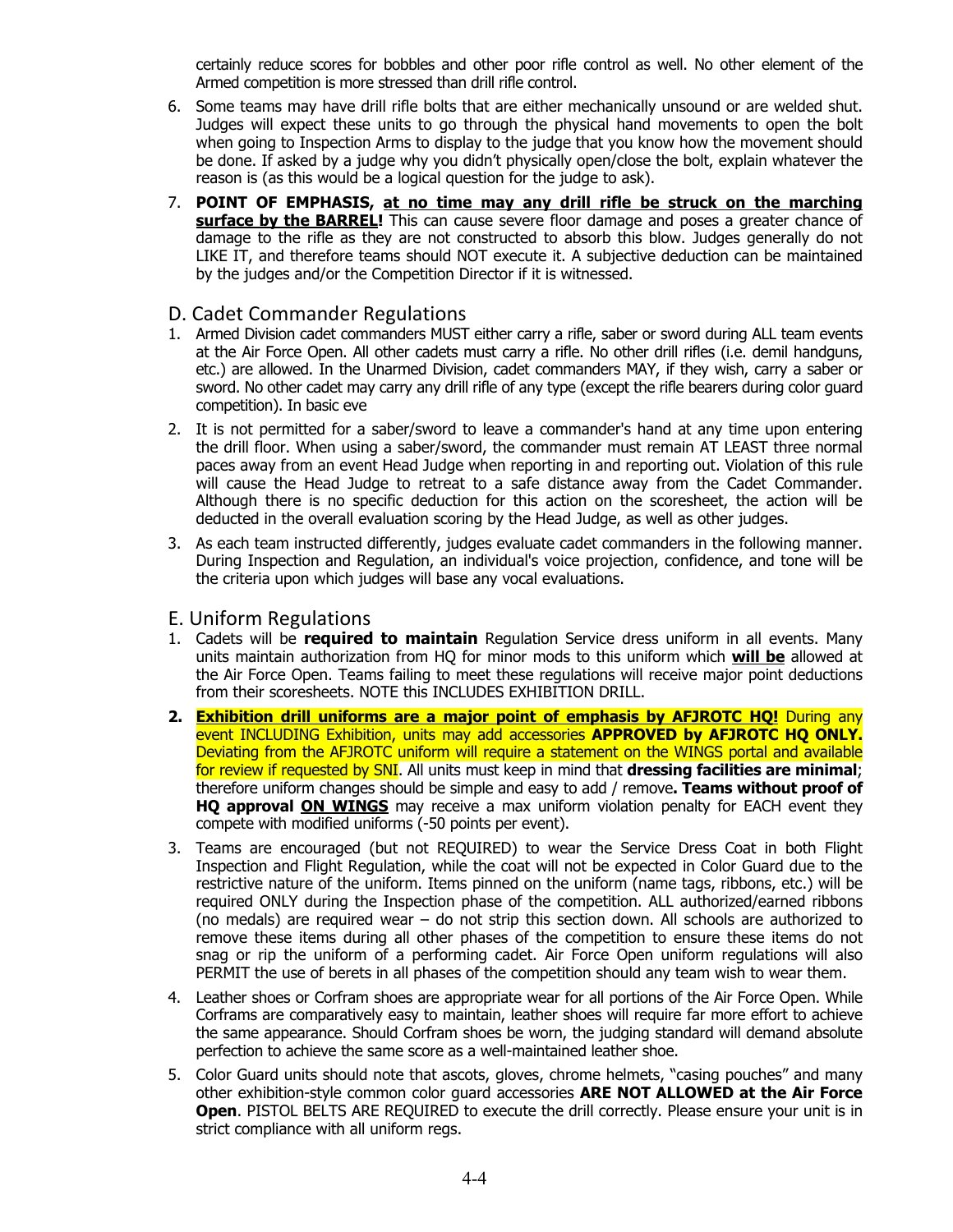# SECTION 2 ‐ COMPETITION EVENTS & AWARDS

## A. Air Force Open Events

- 1. The following events are counted towards a team's Armed or Unarmed Championship point totals: 1)Flight Inspection, 2)Flight Regulation, 3)Color Guard, and 4)Exhibition Drill. **TEAMS MUST ENTER AND OBTAIN A SCORE IN ALL FOUR EVENTS IN THEIR ENTERED DIVISION** to be eligible for the overall title. All teams are eligible to win team trophies within each specific event, as well as Armed & Unarmed Overall Champion/Overall Runner-up as well. No "grand champion" combining both the Armed & Unarmed scores is crowned.
- 2. Teams must contain the following prescribed numbers of cadets:
	- FLIGHT INSPECTION: 12 cadets + a Cmdr. only
	- COLOR GUARD: 4 cadets (two rifles/two flags)
	- FLIGHT REGULATION: 12 cadets + a Cmdr.
	- EXHIBITION DRILL: 8 cadets + a Cmdr & up, no max. NOTE: Armed teams must have a MINIMUM 8 rifles on the floor. Armed teams MAY add additional unarmed cadets so long as they meet the 8 rifle minimum-thus creating a "hybrid" performance.)
- 3. The Commander's Award will be derived from commander's evaluation scored during the Armed/Unarmed Regulation Drills. The overall unit scoring during Regulation Drill has no direct impact on the scoring used in evaluation of the Commander's Award (first, second & third place awards are presented in the Armed & Unarmed Division).
- 4. First through Fifth Place Team Trophies are awarded in each team event listed above. First through Third Place awards will be earned in both Knockout Drill and Solo & Dual events.
- B. Performance Regulations
- 1. **Report in & Report out must be executed in each event AND must be done verbally in a clear and resonant vocal manner to the event Head Judge**. During the report in of any event, the Cadet Commander in charge of leading the performance should announce the name of their school & team name loudly and clearly. Other items may certainly be mentioned but are not required. The verbiage of the report out is left up to the unit but it **must make clear the unit has completed their performance**. NOTE: It is generally believed to be an exhibition maneuver to have an entire unit execute this verbal report to a head judge during report-in/out.
- 2. All events will require the team to report-in to the Head Judge as outlined within this SOP. In all non-exhibition events, an ORANGE CONE on the boundary tape will denote the location in which the Head Judge will stand (found on the event diagram). In Exhibition drill, **the cadet will direct the judge where to stand** within the drill area for report-in and report-out.
- 3. Teams **MAY** wear any form of shoe/sole taps during all facets of the competition HOWEVER, please carefully review the flooring in use outlined on Section 4 "Competition Area Specifications".
- 4. No bayonets (EXCEPT during the WDC event listed above), handguns (demilitarized or otherwise), special effects, props, music or musical instruments (bugles, drums - ANY musical instrument), or pyrotechnics are allowed to be used or carried by anyone at the event. Also, no horns, whistles, or any other artificial noise-making devices may be used inside the building by anyone. The only exception to this is that cadet commanders may utilize a whistle only while leading their unit in Exhibition Drill.
- 6. It is a common practice by many teams to have a spectator deliver signals to let the unit on the floor know they are approaching their performance time limit. Sports Network does not prohibit this, so long as the guidelines described on whistles and other artificial noise-making devices are followed. Teams failing to follow these rules may be removed from that competition event.
- 7. The standard cadence for Regulation Drill and Color Guard Drill is 100-120 steps per minute per Air Force regs. However, for this level of competition a team should maintain between 112-120 steps per minute to maintain a zero-penalty. It is understood this range is tighter than the Air Force Manual prescribes, **but schools at this competition level should be better disciplined than a standard marching unit**. Any school omitting multiple commands during any routine where cadence is checked may receive a max cadence violation by the head judge if this omission hampers the judge's ability to secure a cadence check for your team, as called for within AFJROTC regs, a 24 inch step is mandatory during much of BOTH Regulation & Color Guard Drill. The judges will mark teams down in the "overall evaluation" section of the scoring for those teams who deviate.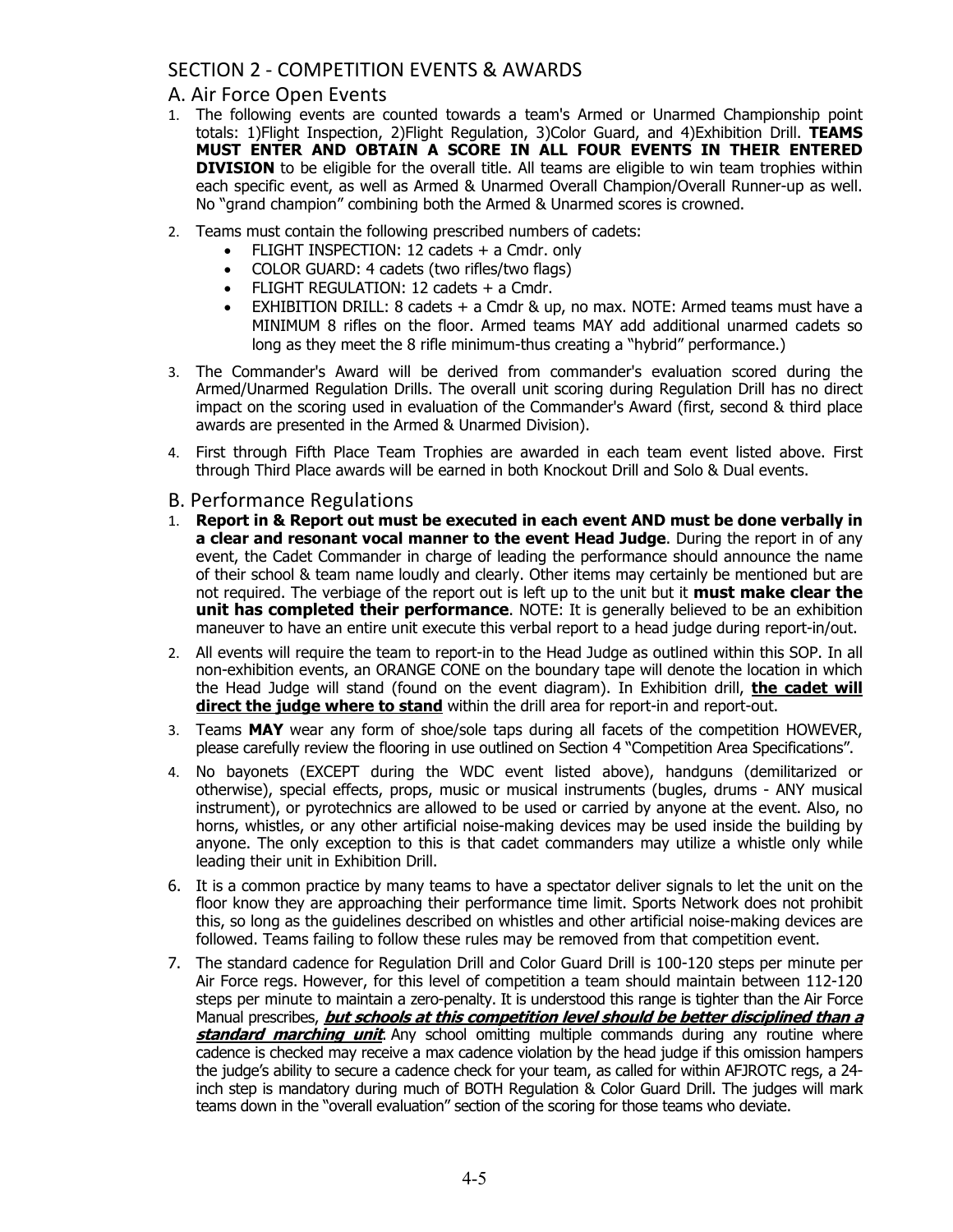- 8. A guide is permitted during Exhibition Drill only. They count towards the cadet numbers outlined.
- 9. During Regulation & Color Guard events, performing extra movements (those not required by your service manual) will result in a 5-point per-occurrence deduction.
- 10. Schools are NOT required to utilize rubber but pads on rifles during any phase of the competition.
- 11. When a command is listed on Regulation Drill & Color Guard sequence sheets and is CAPITALIZED and in BOLD PRINT, the command must be performed with a 5-second pause between the completion of this command and the verbal command to begin the next movement. Failure to perform the drill with these required pauses will result in a 5-point per-occurrence penalty. Please ensure this penalty is not put on your cadets -- **Practice the pause**!
- 12. Units competing with the incorrect number of cadets will incur a 25-point per cadet penalty on the scoresheet of the Head Judge. **No unit will be allowed to compete in any team event with over two cadets missing from the numbers prescribed above** except Color Guard units which must have four cadets to compete.
- 13. The Air Force Open may utilize a "Hot Shoe" starting format where both an "entry" and "exit" location are used if sufficient entries warrant this approach. The drill area will maintain both Armed and Unarmed Drillers and two sets of judges. Teams will enter the area and begin drilling. The next team up and their corresponding judges will IMMEDIATELY move into the starting entry area and handle the preliminary verification and instruction. As the team on the floor is reporting out, the Head Judge and other event judges will move smartly onto the floor. As the team on the floor departs the area through the exit opening, the scoring judges step OFF the floor to do their final scoring, the new judges step onto the floor and without any time break, the new team is called to the floor by the Head Judge who will state, "XYZ High School, report!". This will continue throughout the day until all team events are completed.
- 14. Teams WILL move to check alignment and execute all required movements/commands during the "Open Ranks" sequence **of the REGULATION DRILL ONLY** (do not move to check within Inspection). Teams will execute this maneuver as required by AFMAN 36-2203 during the Regulation sequence, except the Cadet Commander **WILL NOT** direct any cadet to change their position in the formation. Time is tight and judges will be looking at the movements of the Cadet Commander, NOT for commander adjustments during this command.
- C. Solo & Dual Competition
- 1. Every Air Force Open event will maintain BOTH Armed Solo & Dual competition, as well as Unarmed Dual events. Each team who competes in at least 3 of the 4 team events in any division will be granted ONE competition slot at no additional cost (Armed teams gain ONE SOLO & ONE DUAL entry, Unarmed teams gain ONE DUAL entry).
- 2. Air Force Open schools who feel they have a 2nd entry in a division that is worthy to compete (OR those who wish to enter across divisions) can gain this competition slot simply by requesting in advance and paying an entry cost of \$20 per slot requested.
- 3. All entries may be male, female or mixed for dual teams. No designation is made between these entries for gender – they are simply ARMED and UNARMED.
- 4. Drill areas will be 33' square with a designated entry/exit and head judge position for report in & out. All other regulations for exhibition are outlined within this section of the SOP. These areas are outlined on the competition map found on the official Air Force Open website.
- 5. Air Force schools will be granted their designated slots automatically. AF schools can add additional competition slots as outlined above in advance via telephone or on the MySchool website.
- 6. All cadets who are NOT competing at the Air Force Open MUST register in advance, pay their fees, and complete their required paperwork from the website in advance (hold harmless liability forms, etc.) **and bring this with you the competition site!** NO on-site entries will be allowed. Failing to register and trusting entry on-site will risk you having no space available.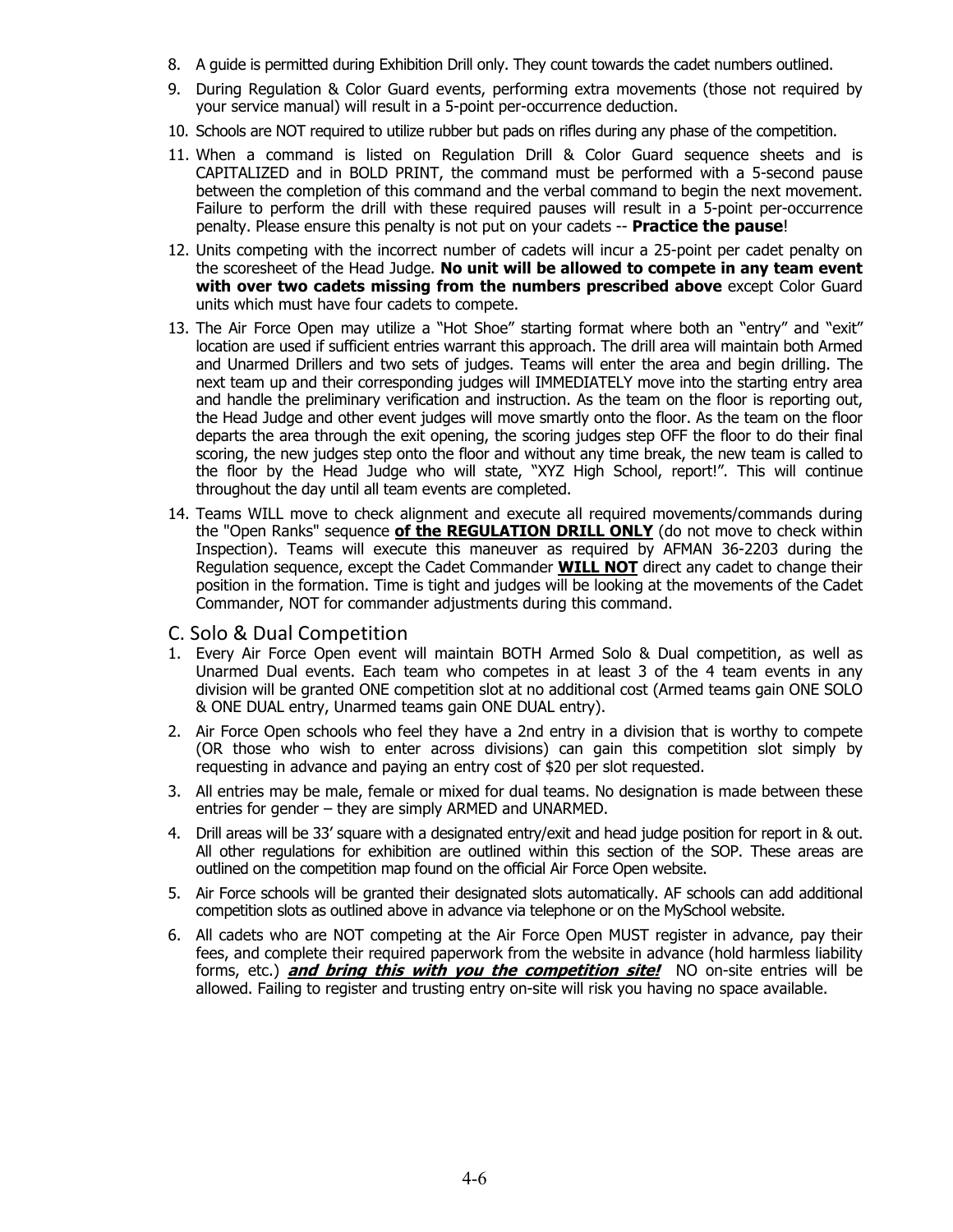# SECTION 3 – AIR FORCE Open SCORING & TIMING

## A. Event Timing

- 1. An official timekeeper among the judges will keep the official performance time when required. Event timing will begin when the first cadet crosses the drill area entry point and ends when the last cadet crosses the exit point. In Exhibition, the unit may be pre-placed just inside the entry of the competition area. Therefore, timing will begin at the first movement of the drill team when the judge is in place and ready to begin judging.
- 2. The penalty assessed for a performance not falling between these time periods is one (1) point per second over/under the time range. The time limit for Team Exhibition Drill is from 6 to 9 minutes. Solo & Dual is from 2 to 3 minutes. Inspection has no time limit, however, the cadet commander should move the unit into and out of the inspection process expeditiously. There is no overall event timing of Regulation or Color Guard as the completion of the movements, in cadence, is sufficient.

#### B. Scoresheets & Score Tabulation

- 1. All scoresheets used at the Air Force Open can be found online at the event main page. A complete scoring package maintaining all of the judge's scoresheets, as well as team placement information, will be available following the Awards Ceremony (if time permits to prepare them) or will be mailed to your team immediately after the event with your team photos.
- 2. It should be noted that every scoresheet will be triple-checked by SNI personnel, as well as inputted & totaled on a computer program specially designed for the Air Force Open by Sports Network International.

## C. Overall Scoring & Tie‐Breaking

- 1. Scoring in both divisions is straight forward and standard. In no division will the number of males or females on a team be a consideration for judges when evaluating teams for scores. The teams are comprised of the genders they chose to perform with without bonus or deduction.
- 2. The fundamental scoring system in use for the AF Open is known as a "Proportional Event Scoring System". In short, scoring in this manner will ensure all facets of the competition receive the exact percentage of points available, while taking into account the level of excellence each school displays in their raw score total compared to their competitors (which the previous system did not).
- 3. The overview of this scoring system is relatively simple. All four team events are worth exactly 1,000 points each. The school who is the winner of any particular event receives the maximum points available within that event. For example, the school with the highest raw point total earned in Inspection will receive 1,000 points (regardless of the actual points awarded by the judges) The team finishing in 2nd place will receive a percentage of the 1,000 points **identical to the percentage they finished behind the first place team**. 3rd, 4th, etc. to the final team will all receive points in the same manner.
- 4. A practical example of this application is shown in the shortened table below. The judges raw points earned is listed, along with the percentage each team finished behind the winner. These percentages then multiply into the total max points available to generate a Scoring Points total for each school within that event.

| Event          | Judge Raw    | Actual Score/                  | Proportional                       |
|----------------|--------------|--------------------------------|------------------------------------|
| Finish         | Score Earned | % of Winning Score             | Scoring Points Earned              |
| 1st place team | 900 pts.     | 100% (900 of 900)              | 1,000 pts. awarded (100% of 1,000) |
| 2nd place team | 810 pts.     | $(810 \text{ of } 900)$<br>90% | 900 pts. awarded (90% of 1,000)    |
| 3rd place team | 788 pts.     | 87.6% (788 of 900)             | 876 pts. awarded (87.6% of 1,000)  |
| 4th place team | 733 pts.     | 81.4% (733 of 900)             | 814 pts. awarded (81.4% of 1,000)  |
| 5th place team | 600 pts.     | 66.7% (600 of 900)             | 667 pts. awarded (66.7% of 1,000)  |
| 6th place team | 450 pts.     | (450 of 900)<br>50%            | 500 pts. awarded (50% of 1,000)    |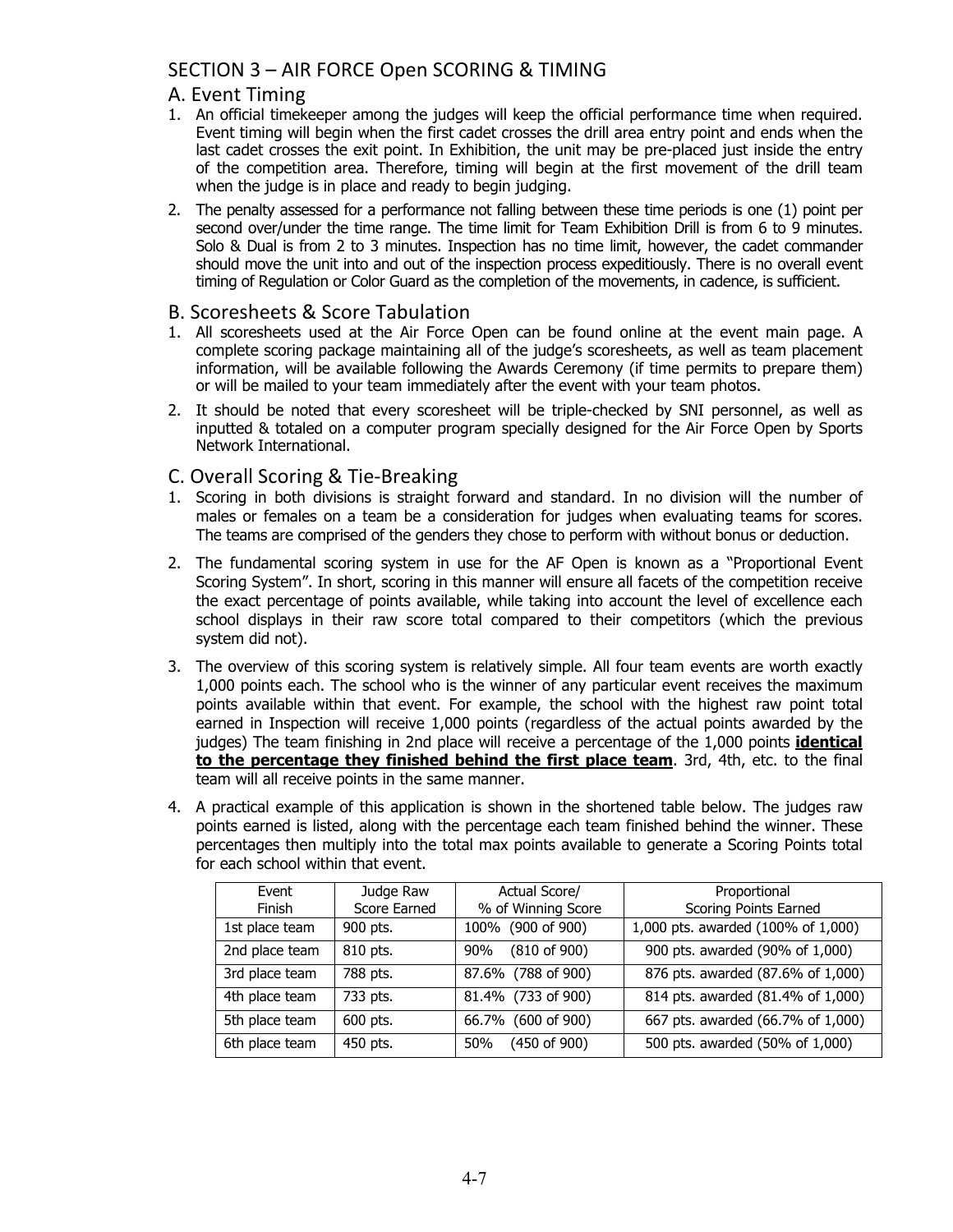- D. Tie Breaking
- 1. All efforts are made to prevent scoring ties at the Air Force Open. All event and Overall Championship scoring ties will be broken by re-totaling scoresheets utilizing the applicable tiebreaker in the following order:

#### **For Team Events/Individual Events:**

- $-$  Level  $*1$  total only Head Judge's scores
- Level #2 total only overall evaluation scores
- $-$  Level  $*3$  total only Judge  $*2$ , then  $*3$ , etc.
- $-$  Level  $#$ 4 team w/least total penalty points
- $-$  Level  $*5$  team that competed EARLIEST

#### **Additional Level for CDR award:**

- $-$  Level  $*1$  highest finishing Regulation Drill team
- $-$  Level  $*2$  team that competed EARLIEST

#### **For Event Championship Totals:**

- $-$  Level  $*1$  highest total raw points earned
- Level  $*2$  most 1<sup>st</sup> place trophies, then 2nds etc.
- $-$  Level  $*3$  highest Regulation points earned

#### E. Event Judging

- 1. Judges can and do look at many other items when it comes to degree of difficulty of a team performance (largely in exhibition drill) that have nothing to do with the actual marching and/or rifle maneuvers and this is expected. These items can include the total number of competitors performing on the floor, type of covers/jackets worn, rifle weight, and other related items.
- 2. Judges are monitored throughout the day and reminded about the boundaries and consistencies needed to provide fair judging for schools regardless of when they compete during the day.
- 3. SNI will allow scoresheets to be reviewed by a single team official immediately after the team has left the drill floor. After the event runner collects the score sheets for each judge, the runner will MOVE off the drill area. In inspection, this will happen just outside the exit. In all other areas, this will happen just off the drill area near the exit point, The team may then have a single person designated to glance through the sheets to see if they feel there has been an error of omission or commission! If this occurs, simply follow the cadet runner to the scoring table and state you would like to discuss your sheet with the Competition Director to solve this issue ASAP.
- 4. Cadets may use every inch of all drill areas. Judges are instructed to move out of any cadet's path, allowing cadets free access to all drill areas. Judges may come within close proximity of a cadet to gain the best possible judging perspective while the cadet is stationary or moving (tell your cadets to be ready for this). Drill areas maintain judge's chairs placed against the boundary tape inside the drill area. If you believe these chairs could hinder your performance, you may remove these chairs IMMEDIATELY FOLLOWING the completion of the performance prior to yours. You must replace these chairs immediately following your performance or face the wrath of the judges!
- 5. Each competition unit is judged by the SAME JUDGES within each event. The Air Force Open are planned to be judged by men & women with solid backgrounds in drill and from local AF Honor Guards, as well as other quality Air Force personnel throughout the area. They take great pride in their evaluation and are trained extensively on what to look for to ensure manual adhesion, precision and difficulty where it is required. All judges' scoring & decisions are final.
- 6. As a matter of proper conduct, discussion with judges during the competition ABOUT ANYTHING IS STRICTLY FORBIDDEN. Judges are considered off-limits much like a jurist during a trial. Any questions from parents, cadets, or instructors regarding any portion of this event should be directed to the Judging Director of the Air Force Open.
- 7. Judges will not discuss evaluations concerning performances among themselves. They will, however gather after Regulation/Color Guard performances to discuss correct rulings on any boundary violations, omitted commands & other non-subjective items to ensure correct rulings.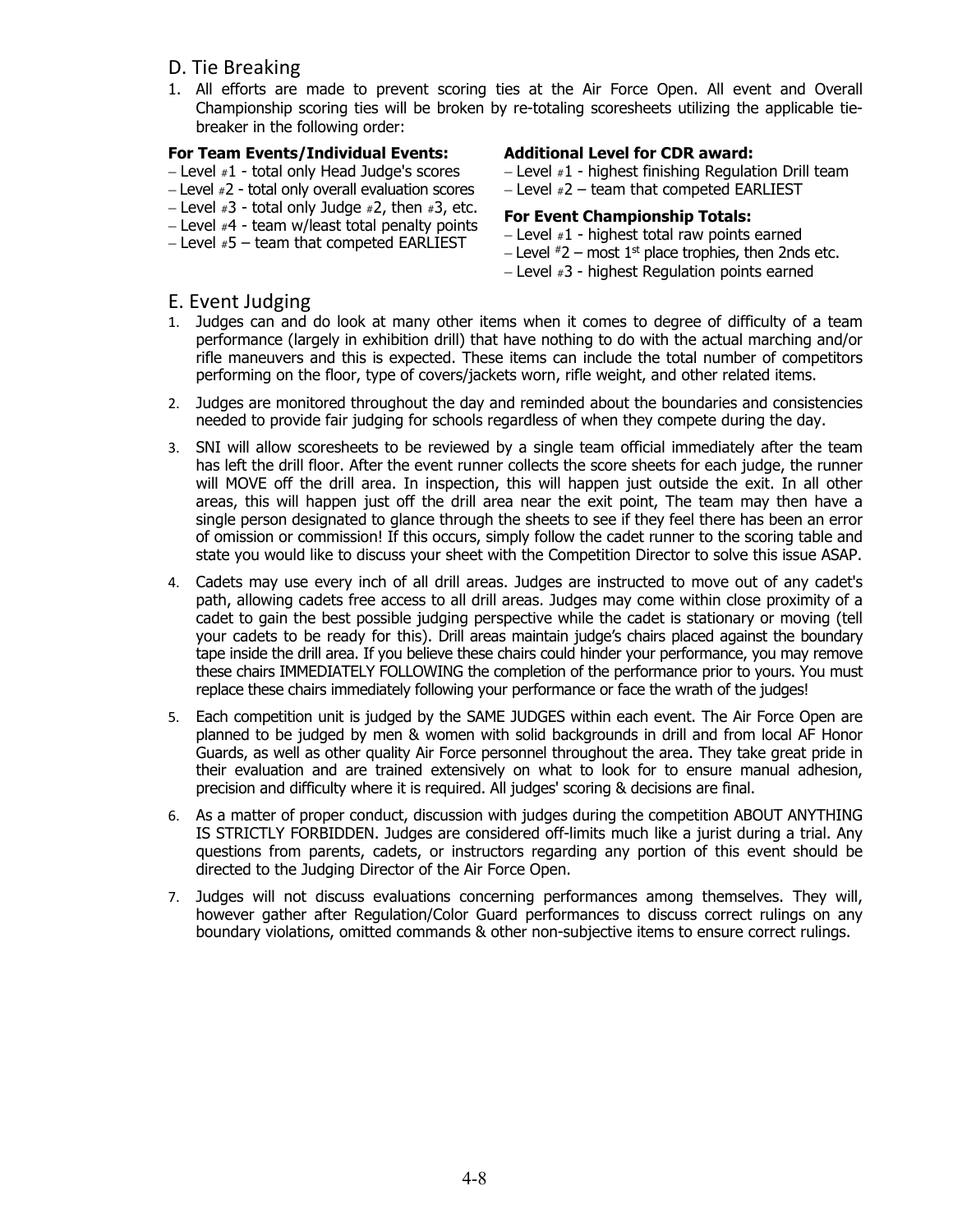## SECTION 4 ‐ COMPETITION AREA SPECIFICATIONS

## A. COVID and the AF Open Nationals

1. The 2022 AF Open Nationals event is highly aware and maintains solid plans to ensure spread of any infectious diseases are put at a minimum. Both Nationals and Ohio regulations will be fully in effect. Any limitations will be outlined in future correspondence

#### B. The Competition Venue

- 1. Every competition area in use for the event will be under cover/indoors. Pictures/diagrams are available on-line as well. All facilities will have concessions (generally at standard prices), and ample car/bus parking areas drop off areas, as well as seating for spectators to view the performances of other drill units at the event on the main floor.
- 2. Detailed information regarding the venue, as well as drill area diagrams, ready areas, and other directional issues will be placed within the Team Folder and/or available for download and review from the official website for the event.
- 3. EMS medical services are NOT kept on-site however the Competition Director is advanced first aid trained. Advanced medical services can be summoned at any time via 911 for major medical trauma within minutes. It is HIGHLY recommended that all units maintain a basic first aid kit to attend to minor injuries sustained while practicing outside, prior to or following the event. **SNI will have basic first-aid supplies at the Information Desk (Band-Aids, cold-packs, etc.) during the competition.** If you wish to bring medical personnel with your unit, we encourage that. Should you require immediate medical assistance while at the venue, please get to the Information Desk where we can call for an ambulance, if necessary.

#### C. Drill Area Specifications

- 1. All drill areas maintain high ceiling heights if rifles or flags are in use. Again, the drill area dimensions are listed on the drill area schematic found on-line.
- 2. Drill areas are created using fluorescent tape connected to 20" traffic pylons standing on the floor. The floor diagrams posted on-line will vary depending on the drill area (see maps) but most entry points are 25' for regulation and exhibition, 15' color guard and inspection (unless a room is used, in which case a 36" doorway is standard). These are the only points where a team may enter/exit a drill area – (**please do not call and ask for an exception!**).
- 3. Boundary violations are penalized when a cadet or his/her clothing comes in contact with any part of the boundary tape. Should the boundary tape or cones become dislodged, a violation will occur when a cadet crosses the point where the tape should have been were it not displaced.

## SECTION 5 ‐ FLIGHT INSPECTION

- A. General Information
- 1. Teams will formulate their Unit Inspection team in the same way that they do every other team at the Nationals. The team selects the 12 cadets who stand Unit Inspection, as well as select the Cadet Commander for the detail.
- 2. The diagram for inspection does NOT list out specific dimensions but shows the approximate shape of the area and location of the head judge. PLEASE do not call to gain SPECIFIC diagram dimensions. Teams should use their smarts in designing and entry/exit method which will work WITHOUT this specific information.
- 3. Inspection is designed to be an intense experience and the judges will be briefed, trained and monitored to ensure a fair, professional but FIRM standard is ongoing. Inspection questions will come from FIVE primary areas. These will be military, governmental, historical, current events and first aid. These broad topics will have questions formulated well in advance and will be broken down into easy, medium and hard questions. **These questions are NOT given to teams in advance**. There will be THOUSANDS of questions available to the judges for use. Judges are also encouraged to ask cadets thought provoking questions involving moral issues, likely ending with, "and WHY" where the cadet will be expected to explain logic, reasoning or details to the judge.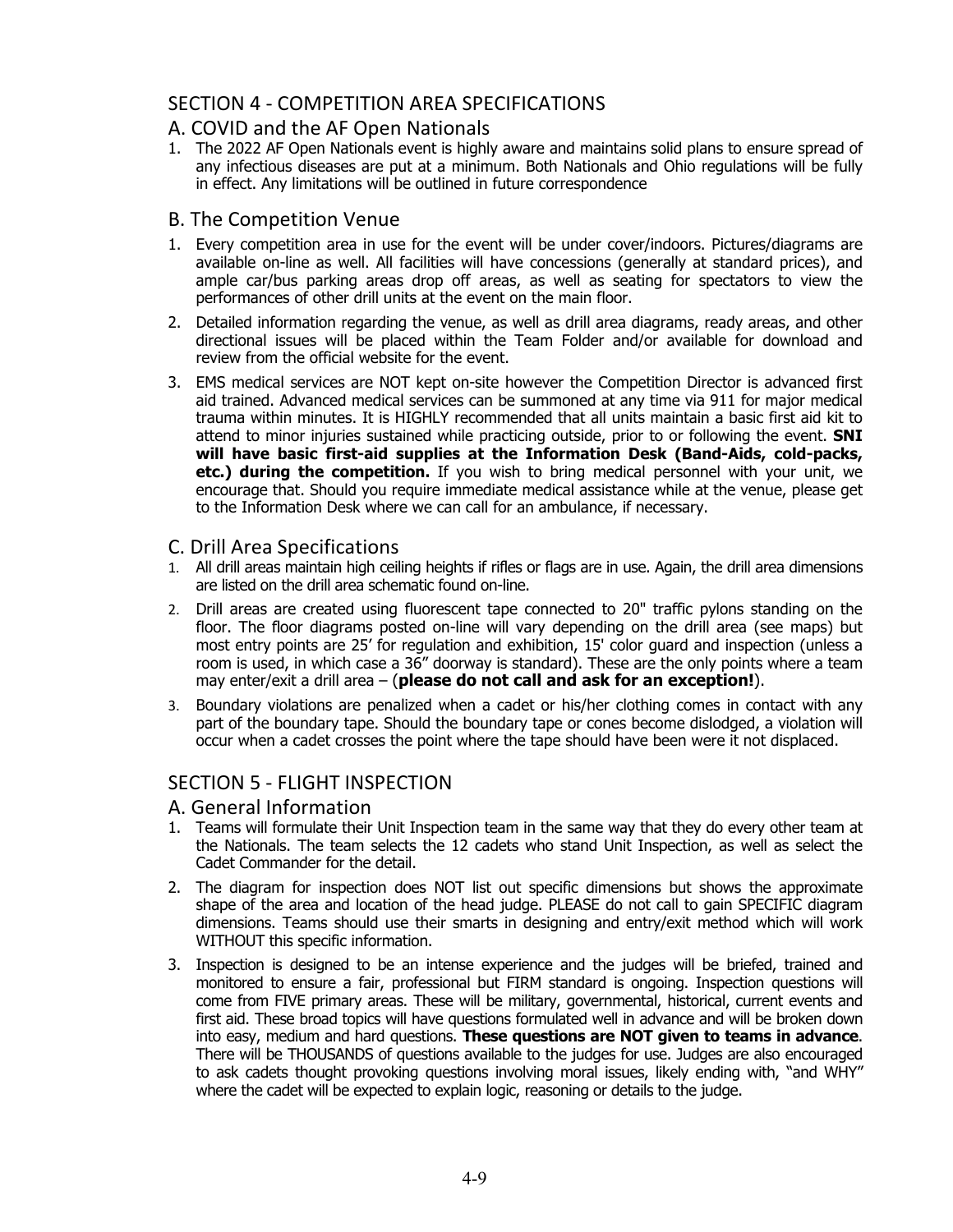- 4. Judges will maintain a strong presence and cadets should be expected to have impeccable bearing. Judges will provide immediate feedback on deficiencies to the cadet during the review.
- 5. This scoresheet should be studied to see how your performance can receive the maximum score.
- 6. Competing cadets **MUST** wear all AFJROTC ribbons earned during their time in AFJROTC.
- 7. ALL armed cadets when fronted by a judge should move to inspection arms and expect the rifle to be taken and evaluated. **Cadets should take the rifle back from the judge when they offer it REGARDLESS of how the judge presents the rifle to the cadet.**
- 8. For the sake of uniformity and to allow that every unit is inspected using the same standard, **all units will be expected to report in with the cadet commander roughly 2 paces from the Head Judge and centered AFTER the Open Ranks command is executed**.
- 9. **Instructors control the Inspection Room!** Only those spectators with your program should be inside your inspection. An SNI staff member may enter the room but these people are easily identified. If someone attempts to enter your inspection and after speaking with them you do not wish to have them inside, you should ask them to leave. If they do not comply, tell the head judge to radio for the Competition Director and that individual will be removed by SNI staff.

#### B. Inspection Preparation & Procedures

- 1. All instructions regarding Flight Inspection rules & regulations are carried out to the letter to earn a top score. Several procedures have been changed from AFMAN 36-2203 for safety and/or time reasons. Other deviations from these regs will result in lower scores in several facets of the event.
- 2. While the preceding unit is being inspected, the Cadet Commander will QUIETLY assemble their inspection cadets in the inspection ready area. As soon as this prior team is finished, your parents should enter the inspection room and turn off all cell phones/pagers.`
- 3. The Head Judge will state, "XYZ HIGH SCHOOL, REPORT!". Cadet Commander will then command the cadets into the inspection area centering the unit on the Head Judge with correct spacing into four squads of three cadets each. The unit **MUST** be placed in **FOUR ELEMENTS of THREE** cadets in each. The specific manner of entry is up to the unit but you must finish with a four squads!
- 4. Once inside the room, the Cadet Commander halts the flight and faces them centered. At this point, the Cadet Commander will command, "Open Ranks, March", "Dress Right, Dress" "Ready Front", execute an About Face, salute, and then verbally Report In to the Head Judge with the unit at attention. NOTE: Cadet Commander at the AF Open **WILL NOT MOVE TO CHECK ALIGNMENT DURING INSPECTION.** NOTE: This is a change from previous years. The Cadet Commander will then verbally report in to the head judge as outlined within the event regulations.
- 5. After Report-In, the Head Judge will inspect the commander briefly (armed commander remains at Sling Arms – don't execute Inspection Arms). The Head Judge will tell the commander, "**PRECEED ME through the Inspection**". Cadet Commander will follow these instructions and LEAD the Head Judge through the first rank. The remaining three judges will then step off and begin their Inspection of the other squads. Armed Cadets, as the inspector halts in front of each cadet, the cadet should execute Inspection Arms. The inspector WILL LIKELY take your rifle. All cadets in ranks should provide a very brief greeting to the Inspection judges when they halt in front of them (BEFORE they move to "Inspection, Arms" in the Armed Division). **An example would be, "Good morning Staff Sergeant, Cadet Phillips ready for your inspection" or similar**.
- 6. When the Head Judge inspects cadet #3 of the 1st squad, the cadet commander is "in space" to the judges right. The judge then moves to the rear of the  $1<sup>st</sup>$  squad and at that point the cadet FOLLOWS the head judge. When the judge reaches the end of the rank, both the judge and the cadet commander move directly to their original positions at the front of the formation. The cadet commander then FACES THE UNIT to ensure ALL judges have completed their inspection.
- 7. When seeing all inspection has been completed, the commander then executes "Close Ranks". The commander then initiates About Face, salutes and verbally reports out to the Head Judge. The judge returns the salute and with that, the cadet commander executes About Face, then issues a command for the unit to exit the area (generally a "Column of Files" command to exit). An extra cadet, parent or team follower moves quickly and quietly to open and hold the exit door (if present) for the team.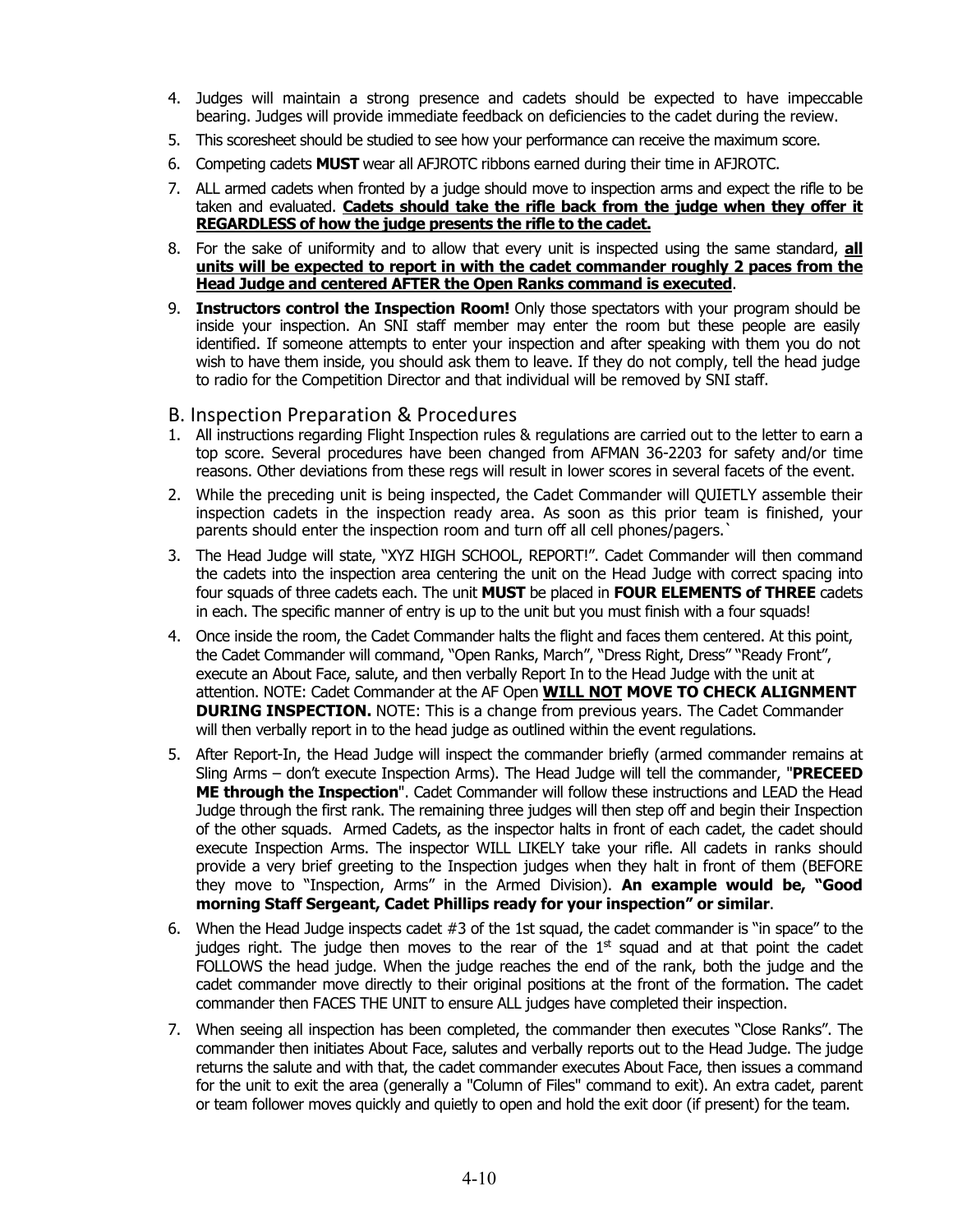- 8. After exiting the room, move away from the door and QUIETLY bring the unit to a halt, and dismiss the unit. Because a doorway is involved, the Cadet Commander should remain inside the room and follow the 4th squad out the door as they leave.
- 9. It is requested that the unit instructors be the last ones out of the room and we encourage you to acknowledge and thank the judges for their time with your cadets.

#### C. Inspection Judging

- 1. To begin the inspection, the Cadet Commander will report in to the Inspection Head Judge, stating (for example) "Sir, Acme High School, Army JROTC, Camden, South Carolina is ready for inspection". Upon completion, the event Head Judge, as well as the other three judges, will begin the inspection. The Head Judge may briefly inspect the cadet commander then move to the first row of cadets. The other judges will take their corresponding ranks of three cadets each.
- 2. While it is rare, a judge may incorrectly apply a regulation to your team's inspection. If a cadet feels a rule has been applied incorrectly to their unit, DON'T BELABOR THE POINT with the judge! If a judge presses a point a cadet feels is wrong, the correct response should be "Sir, I have been instructed that "thus & so" is correct". Don't lose military bearing! Should this occur, IMMEDIATELY after completing the inspection process, reach the SNI Judging Director and discuss the incident. He will then contact the judges and make a ruling, thereby assuring the scoresheets reflect the correct rule interpretation and scoring.
- 3. **Judges control the cadet interaction.** If a judge asks a cadet for more volume on responses, less volume on responses, etc., give the judge what they seek. Helpful hint. If you have a cadet that maintains some physical limitation, make the event aware in advance and we will ensure the judges are made aware to ensure correct scoring.

#### D. Cadet Verbal Responses

- 1. Unit Inspection will include roughly 3-4 questions for each cadet to determine a cadet's poise, confidence, and overall military/governmental/historical/first aid/current events knowledge. Judges will be strident and likely imposing to a high school cadet, however they will not be screaming/shouting, nor touching the cadet or anything on the cadet. This is by design**.**
- 2. Don't allow your cadets to get flustered or lose their military bearing! If a cadet doesn't know the answer to any question, a strong, "This cadet does not know, sir!" or similar response is best.

#### E. Related Flight Inspection Matters

- 1. Hair length should correspond to AFJROTC regulations. General appearance should be wellgroomed and uniforms should be well-prepared.
- 2. Teams will be inspected using their own uniforms as the standard. The way one looks is the way they all should look. How late in the day the team is competing in the inspection is taken into consideration by judges during this event (judges know the difference between a uniform that was unprepared AND one that has been worn all the day). Cadets ARE EXPECTED to wear THEIR uniform to include ALL authorized ribbons, name tag, etc. appropriate for that uniform – no exceptions!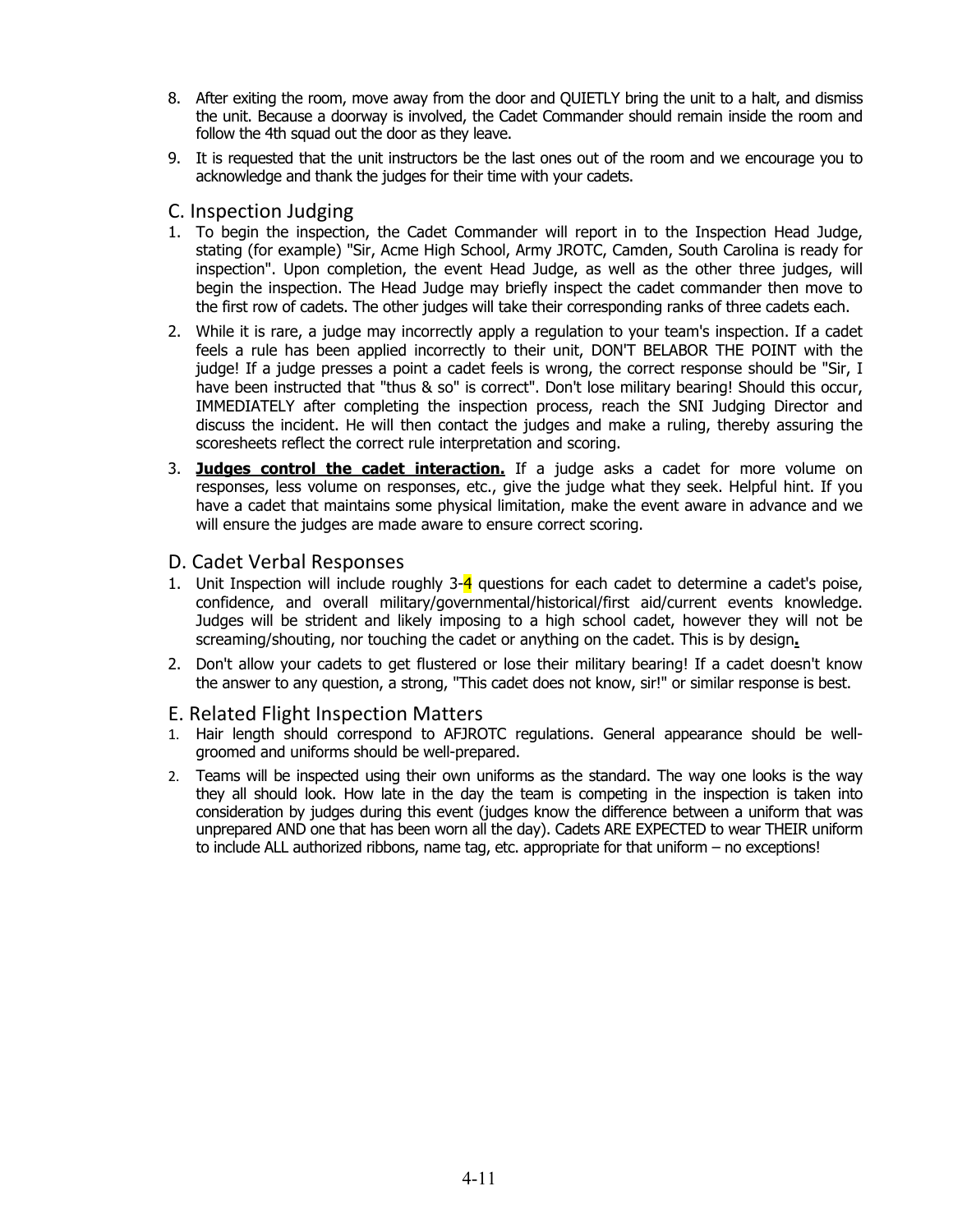## SECTION 6 – FLIGHT REGULATION

#### A. General Information

- 1. The regulation sequence will be executed in accordance with correct movements outlined within AFMAN 36-2203, with drill rifle maneuvers done in accordance with the Army Training Circular (TC 3-21.5). Related hand positions on the tailbone for "Parade, Rest", along with proper execution of Armed marching column movements, step distance and similar issues should be executed correctly using the AIR FORCE MANUAL of instruction your cadets have learned through AFJROTC. ONLY THE PROPER GRASPING AND MANEUVERING OF THE RIFLE should be done by Army TC 3-21.5.
- 2. The Regulation area maintains a fixed entry/exit point and the dimensions/layout are shown in the floor diagram. All of the Flight Regulation drill movements must be executed from memory, in the order they are listed, using the sequence on the score sheet in accordance with AFMAN 36-2203.
- 3. To maximize drill area & ready area sizes, ALL UNITS during Regulation competition will stage their unit when prepared to drill directly INSIDE the boundaries to the drill area.
- 4. The entire sequence must be completed from memory. No external notes or assistance may be used to complete the drill. Any team violating this rule will receive a zero from each judge for all individual graded commands performed after violating this rule and will also certainly produce a diminished score in the "Overall Evaluation" score sheet segment.

#### B. Judging & Scoring

- 1. While the execution of this Flight Regulation sequence can be a challenge, it can be executed well by any unit who puts in sufficient practice. The unit's ability to perform this sequence without extra commands, utilizing the 24" step where required, is vital to a team's success.
- 2. The Flight Regulation Head Judge position is fixed. You will report in and out ONLY to this spot. All judges will look for cadence and boundary, movement-pause, and other violations.
- 3. The sequence for Regulation Drill is comprised of numerous graded movements, each with varying point totals. You will notice the scoresheet now maintains a 1 to 7 grade range for most movements. This will give the judges a better, more accurate method of scoring between teams.
- 4. Given that much of the skill of marching is doing this within cadence (with appropriate penalty deductions for improper cadence), it should be noted that teams **are not allowed** to sing, call cadence or otherwise generate any sounds for the purpose of maintaining proper cadence. **Singing, chanting or other sounds** are used for training purposes and/or for exhibition drill only and have no place during non-exhibition events at a meet of this caliber. Any team found doing so within the Regulation event will receive the maximum cadence penalty allowed.

#### SECTION 7 ‐ COLOR GUARD DRILL

- A. General Information
- 1. The color guard area maintains a fixed entry/exit point and the dimensions/layout are shown in the floor diagram.
- 2. All schools competing at the Air Force Open **will utilize ARMY TC 3-21.5 for all command, movements and flag uncasing procedures**. The OVERWHELMING MAJORITY of units realize that 1)The U.S. Army manual is vastly superior to utilize as a judging guideline as the tolerances at a meet of this caliber are tighter and 2) virtually every AFJROTC unit at this level already competes with this manual in use. Doing this will not place an undue burden on any well trained, well-disciplined color guard as the performance standards are fairly similar. NOTE: the AF 24" step is allowed and expected, as is the AF "Parade Rest" command.
- 3. Every year, we have a few teams that attempt to compete using base honor guard regulations and movements. PLEASE do not do this. Read CAREFULLY EXACTLY what is specified within the Army TC 3-21.5 and execute as outlined to gain a top score.
- 4. As outlined within TC 3-21.5, cartridge/pistol belts are REQUIRED equipment as a part of the color guard competition as regs dictate the folded canvas cases are placed **inside** these belts during Uncase Colors.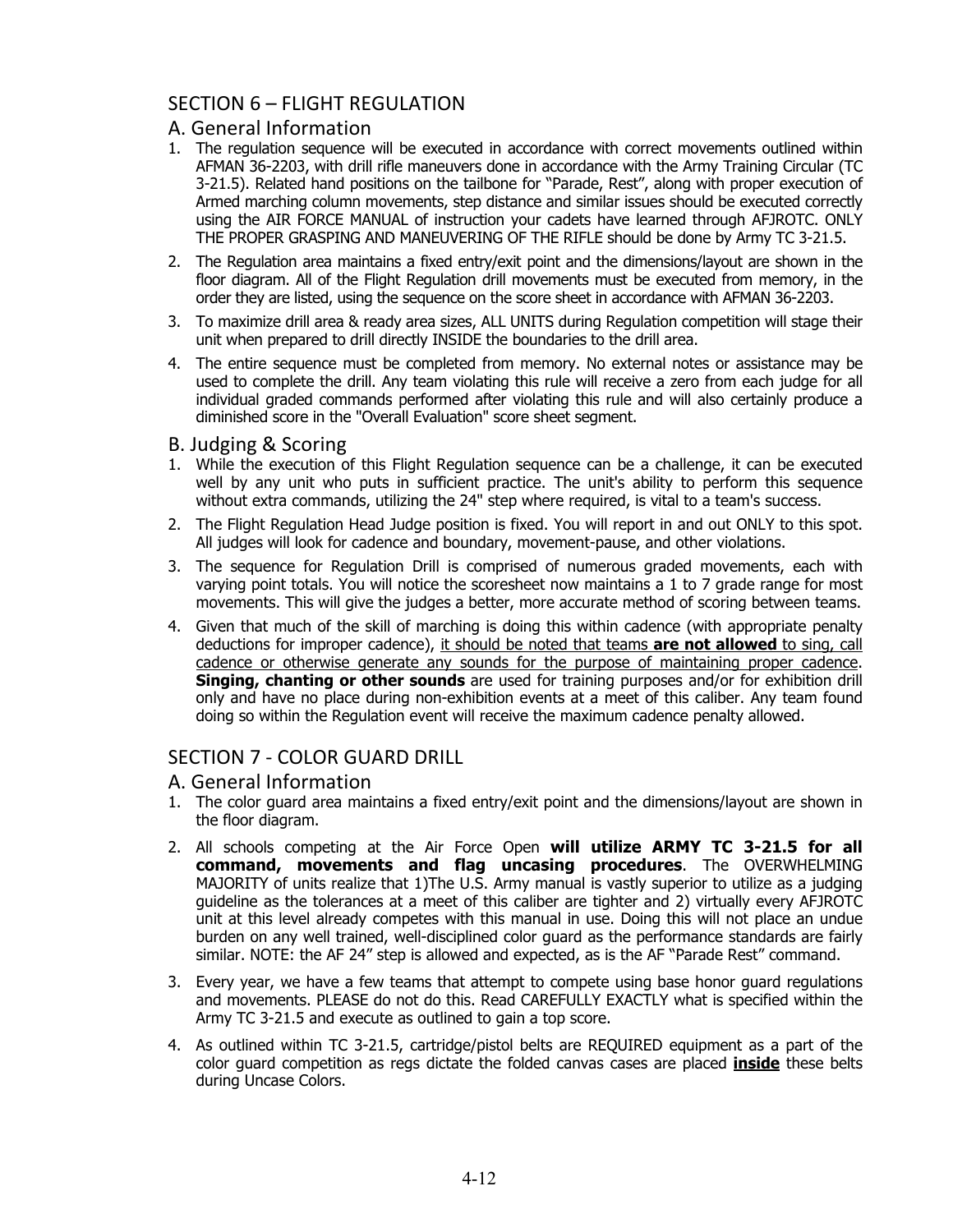- 5. The entire sequence must be completed from memory. No external notes or assistance may be used to complete the drill. Any team violating this rule will receive a zero from each judge for all individual graded commands performed after violating this rule and will also certainly produce a diminished score in the "Overall Evaluation" scoresheet segment.
- B. Color Guard Regulations
- 1. While the execution of the Color Guard sequence can be a challenge, it can be executed well by any unit who puts in sufficient practice. The unit's ability to perform this sequence without extra commands, utilizing the 24" step where required, is vital to a team's success.
- 2. All units must contain four cadets only. Two cadets will bear arms and two cadets will bear flags. The National Colors will be the senior flag with a state, service, or other appropriate flag used as the second color. The Cadet Commander for the Color Guard unit must be the National Colors bearer and command the unit. However, the Cadet Commander is not required to be the highest-ranking member of the Color Guard unit.
- 3. Flags should not measure less than  $3' \times 4'$  in total exterior dimension. Units using a smaller flag may face deductions under the overall evaluation segment of the competition, as well as reduced scores during the case procedures.
- 4. The Color Guard Drill Head Judge will be stationed on the left side of the drill area entrance against the inside perimeter of the drill area as designed in the drill area layout). All judges will be responsible for counting cadence and deducting all boundary, movement-pause, and other violations.
- 5. The structure and armed nature of two of the four color guard cadets does not differ between the Armed and Unarmed divisions of the Air Force Open competition. These division names (Armed vs. Unarmed) are not reflective of the drill team composition. They are named ONLY to distinguish the competition division the entire team has entered. **All Color Guard units will utilize two flags and two rifles regardless of the competition division entered**.
- 6. While military regulations are often very specific regarding the definition of a "color" and a "flag", schools may utilize either to compete within the color guard competition.
- 7. As a reminder, **TEAMS ARE NOT ALLOWED TO WEAR EXHIBITION ITEMS IN COLOR GUARD COMPETITION**. These often include chrome helmets, ascots, spatz, "Casing Pouches" or other non-regulation items. Color guard is a REGULATION event and requires a REGULATION UNIFORM as outlined within this SOP.
- 8. After consultation with those involved with writing the Army Training Circular, SNI is making the call that ALL UNITS WILL EXECUTE SLING ARMS BY CRADLING THE RIFLE as outlined for the 1903 replica Springfields (as opposed to some rifles correctly executing by GRASPING the rifle). This difference has been created by the current manual omitting the term "sling arms" from the listing of weapon movements to execute exactly as done with the Springfield. This was actually an omission on their part and will likely be corrected in future editions of the Training Circular.
- C. Judging & Scoring
- 1. The Color Guard Head Judge position is fixed (see drill area layout). All scoring judges look at the cadence and use of the proper 24" step and deduct all boundary, movement-pause, and other violations. The sequence for Color Guard is comprised of numerous graded movements, each with varying point totals.
- 2. Given that much of the skill of marching is doing this within cadence (with appropriate penalty deductions for improper cadence), it should be noted that teams are not allowed to sing, call cadence or otherwise generate any sounds for the purpose of maintaining proper cadence. Singing, chanting or other sounds are used for training purposes and/or for exhibition drill only and have no place during non-exhibition events at a meet of this caliber. Any team found doing so within the Color Guard event will receive the maximum cadence penalty allowed.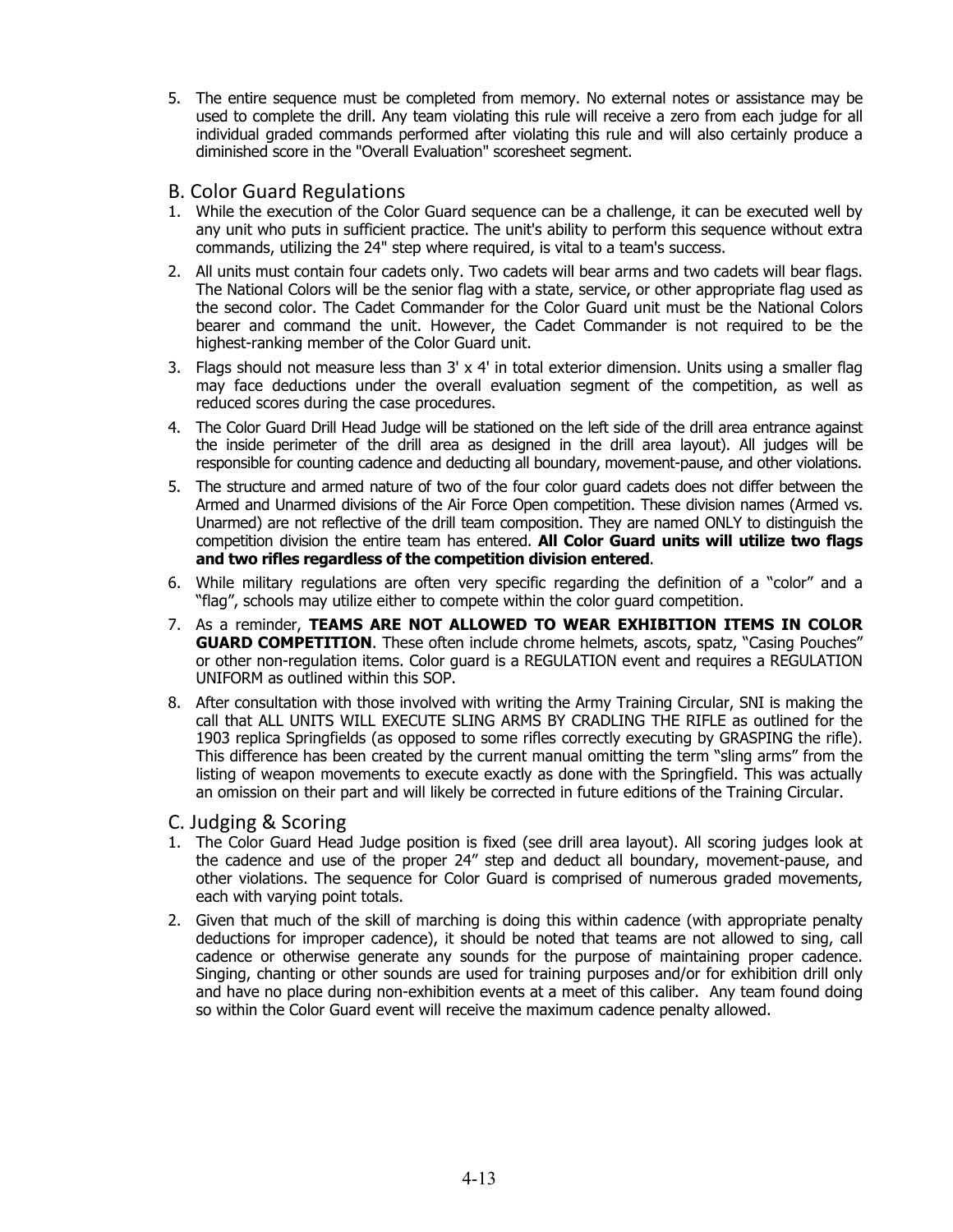## SECTION 8 – TEAM & INDIVIDUAL EXHIBITION COMPETITION

#### A. General Information

- 1. The Exhibition area maintains a fixed entry/exit point and the dimensions/layout are shown in the floor diagram. Routines are between 2 and 3 minutes for solo/dual and 6 and 9 minutes for team exhibition. ALL TIME LIMITS ARE TAKEN FROM ENTRY from floor entry to floor exit.
- 2. Exhibition routines consist of stationary/marching drill movements as well as trick rifle maneuvers in the armed division that are limited only by the imagination & creativity of the drill unit. HOWEVER, units should remember that the Air Force Open is a premiere military competition with military judges -- therefore design your routines with good military taste.
- 3. **No cadet may be lifted off the marching surface by any means**. Therefore, all cadets must drill and perform ENTIRELY on the floor. Any cadet who is lifted or otherwise raised off the floor in any manner will cause the judge to immediately move to the team and tell the raised cadet to dismount and the team to leave the floor. The team will also be disqualified from that event at that point. MAKE SURE YOUR CADETS ARE NOT INCLUDING THIS MANEUVER!
- 4. In these routines, the cadet commander for team drill will instruct the Head Judge where he/she should stand for report in & report out. This can be anywhere on the drill floor and can be in a different location for report out vs. report in. The designed cadet will provide this location to the Head Judge while in the event ready area before the performance. Within the solo and dual competitions, this will be a fixed point on the diagram.
- 5. Teams performing any synchronized, team display prior to entering the drill floor to perform with judges waiting will have the clock start (if applicable) and judging will begin to include this exhibition display. We are not discouraging this action, we are just ensuring this display is judged and TIMED as a part of the performance. Please ensure your performance does not go over the maximum time limit if this is a part of your performance. The official time will end when the team exits the drill area (as the judges have finished watching and are scoring).
- 6. **POINT OF EMPHASIS, at no time may any drill rifle be struck on the marching surface by the BARREL!** This can cause severe floor damage and poses a greater chance of damage to the rifle as they are not constructed to absorb this blow. Judges generally do not LIKE IT, and therefore teams should NOT execute it. A subjective deduction can be maintained by the judges and/or the Competition Director if it is witnessed.
- B. Judging & Scoring
- 1. Exhibition judging is subjective. Judges at the Air Force Open are asked to look at the routine mechanics as well as the togetherness, "snap", style and difficulty of the performance. Also, while the degree of difficulty a unit displays is most certainly a consideration, the flawless perfection of a performance cannot be overlooked.
- 2. ALL exhibition judges will be instructed to take control of and visually inspect/hand-weigh a cadet's drill rifle at random in the event ready area just before all solo, dual, & team exhibition performances in all armed events. This will be done BEFORE watching the team perform to ensure the judge maintains a clear picture of the degree of difficulty the weapon presents during their routine.
- 3. A 25-point penalty is assessed for each dropped drill rifle during Armed Exhibition. Drill rifle safety & control are major emphasis points at the Air Force Open. Design and practice your routines to maintain drill rifle control.
- 4. The top three finalists in all Armed and Unarmed Solo and/or Dual competitions will receive awards. These will be presented during the awards ceremony immediately following the knockout event.
- 5. Team Exhibition scoresheet is located on-line. This scoresheet should be studied to see how your performance might receive the maximum amount of points available.